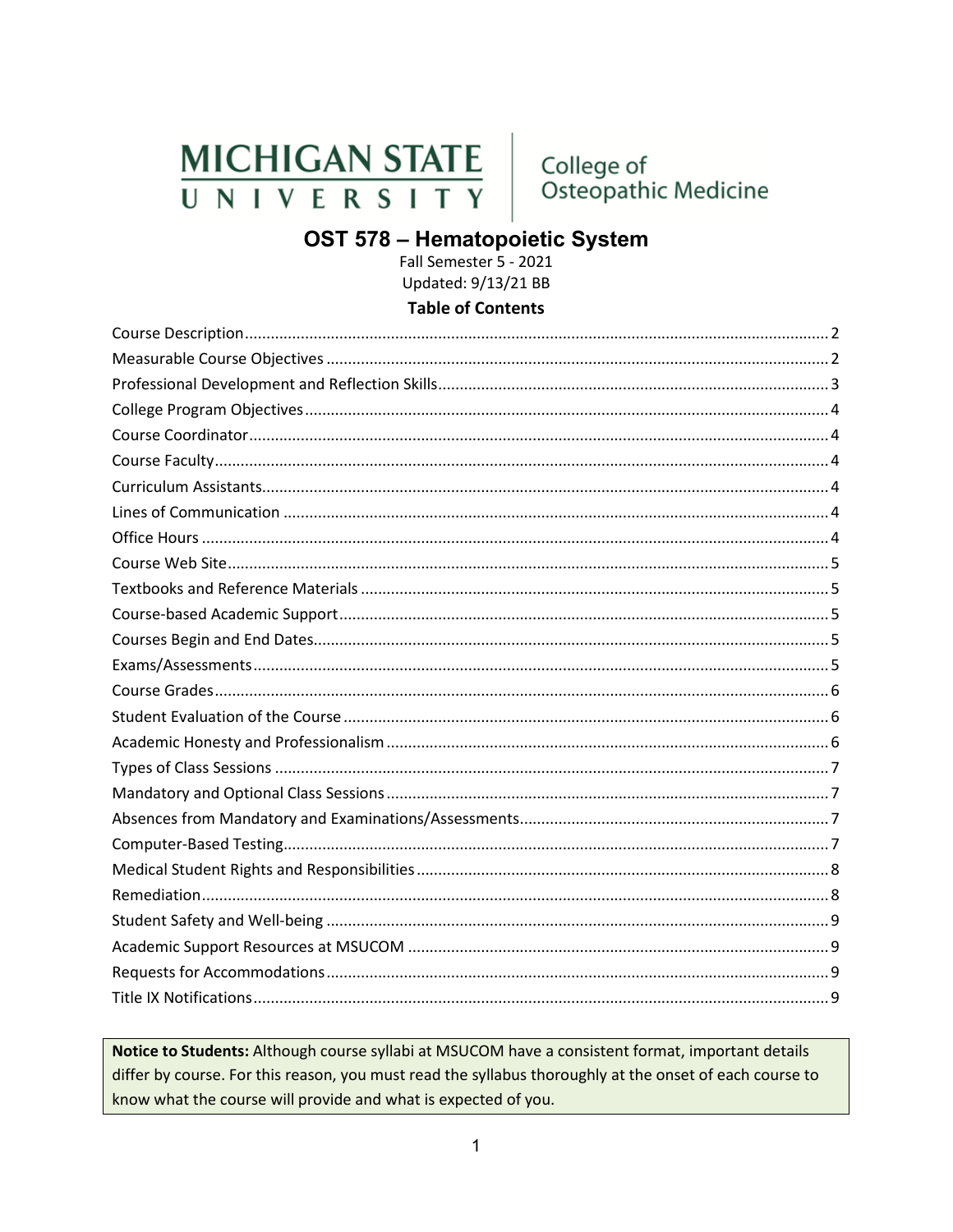## **Section 1 – Course Information**

#### <span id="page-1-0"></span>**Course Description**

OST 578 Hematopoietic System is a 2-credit hour course that provides students with an intensive integrated course designed to provide the basic science and clinical medicine framework for understanding the hematopoietic system. Within this course we will also discuss updated areas of oncology related to primary care.

#### <span id="page-1-1"></span>**Measurable Course Objectives**

The American Osteopathic Association has identified osteopathic core competencies (OCC) essential for your practice as a future osteopathic physician [\(reference\)](https://www.aacom.org/docs/default-source/core-competencies/corecompetencyreport2012.pdf?sfvrsn=4). These are embedded throughout our programmatic objectives and curriculum. Our curricular structure also encourages your proficiency in the Core Entrustrable Professional Activities (EPAs) for Entering Residency as defined by the Association of American Medical Colleges to help you build toward that future phase of your journey toward medical practice [\(reference\)](https://store.aamc.org/downloadable/download/sample/sample_id/66/). By the end of this specific course, you should be able to achieve the following objectives within each domain indicated

#### **Medical Knowledge**

- 1. Examine the physiologic basis of health and the pathophysiologic basis of disease through selected hematopoietic clinical presentations, such as those related to anemias, myeloproliferative/homeostasis disorders, platelet function, oncogenesis, etc. (Biomedical Science - Pathology/Pathophysiology)
- 2. Describe the microscopic structural, developmental, biochemical, and regulatory mechanisms of cells, tissues, and organs pertinent to hematopoietic function. (Biomedical Science - Molecular/Biochemical)
- 3. Explore common presentations related to the hematopoietic system that intersect with clinical disciplines. (Clinical Science - Pathology, Clinical Science - Emergency, Clinical Science - Radiology, Clinical Science - Preventive/Occupational, Clinical Science - Other)
- 4. Explain the rationale for recommending drugs, vaccines, and nutritional factors for the prevention, management, and treatment of common hematopoietic disorders, considering the mechanism of action, indications, contraindications, and side effects of each intervention. (Biomedical Science - Pharmacology)

#### **Patient Care and Procedural Skills**

- 1. Recommend and interpret common diagnostic and screening tests related to the assessment of hematopoietic disorders (CBC including WBC, RBC, platelet count, HCT, HB, differential WBC, RBC indices, etc.) using evidence-based and cost-effective principles. (Diagnostic Testing - EPA 3)
- 2. Practice formulating a differential diagnosis for selected hematopoietic clinical presentations, prioritizing diagnoses appropriately based on the patient evaluation and epidemiologic data. (Differential Diagnosis - EPA 2)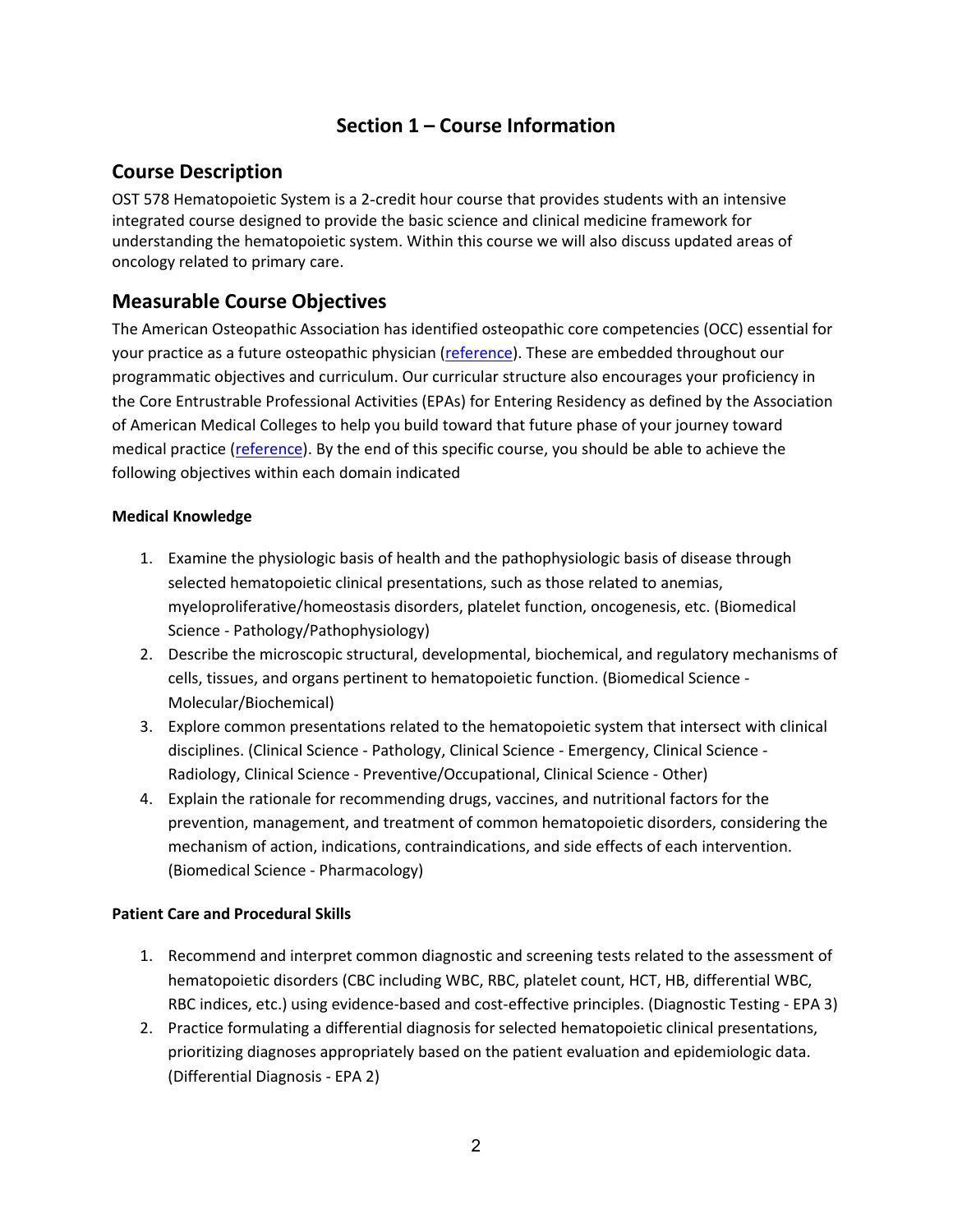3. Practice developing an evidence-based, cost-effective, patient-centered care plan to assess and manage selected hematopoietic clinical presentations such as anemias, myeloproliferative/homeostasis disorders, platelet function, oncogenesis, etc. (Treatment/Management - EPA 4)

## <span id="page-2-0"></span>**Professional Development and Reflection Skills**

Additionally, the American Osteopathic Association indicates several other competencies on which professional development and reflection across time will foster effective medical practice. These include the ability to work collaboratively as part of an interprofessional team; the maintenance of an inquisitive and scientific approach to learning and medical practice; and the adoption of self-direction in lifelong learning and clinical decision-making. This course will contribute to the development of these longitudinal competencies or skills as indicated:

#### **Self-Directed and Lifelong Learning**

Self-directed learning is a 4-step process that occurs within an encapsulated timeframe. The goal of selfdirected learning is to help foster self-direction in your lifelong learning and clinical decision-making. This course includes the steps of self-directed learning as follows:

- 1. **Self-Assessment of Learning Needs** Students are presented with a patient case and a guiding question, such as the most likely diagnosis, the most likely cause, or the most appropriate management plan. They are also asked to be ready to share the rationale for their response. This presents an opportunity for students to reflect on their knowledge related to content learning objectives and to isolate related learning needs.
- 2. **Identification, Analysis, & Synthesis of Information** As students gain a sense of their learning needs, they have the opportunity to seek out and synthesize information intended to resolve these learning needs in response to the guiding question. This information may include course materials, supplemental learning resources, peer-reviewed research, or other reputable sources of medical knowledge.
- 3. **Appraisal of Information Source Credibility** During case-based sessions, students have the opportunity to apply and critique synthesized knowledge through guided questions and group discussion. Case-based learning also allows students to appraise the credibility of information sources and learning within the context of specific, varied patient cases.
- 4. **Feedback on Information-Seeking Skills** Faculty facilitators will aid in providing feedback to students in terms of responses and clinical reasoning/information seeking processes through probing questions, prompts for reflection, and prompts for elaboration among other strategies.

Please note that specific instructional objectives are provided within each lecture or other learning activity of this course.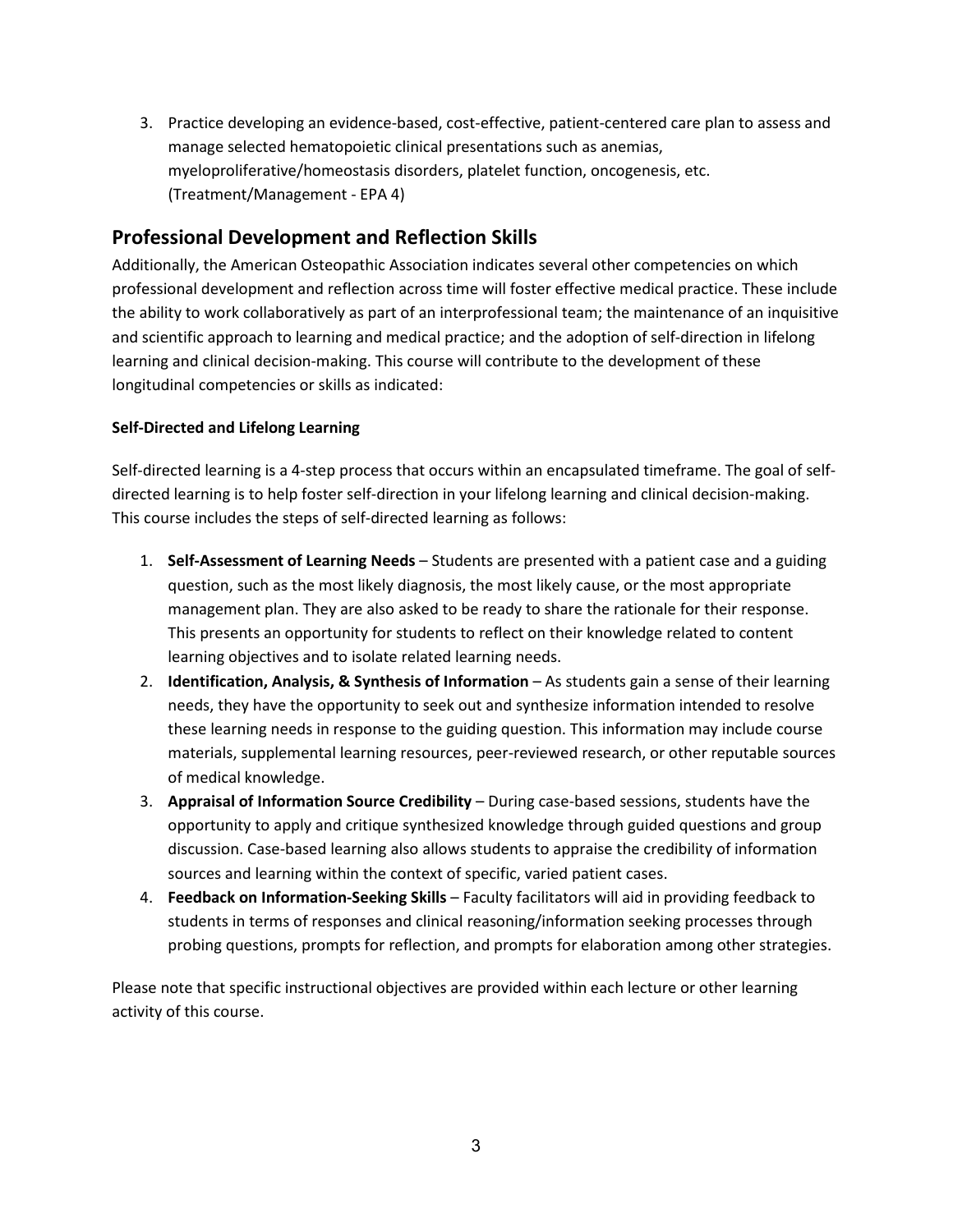## <span id="page-3-0"></span>**College Program Objectives**

In addition to the course-specific goals and learning objectives, this preclerkship course also facilitates student progress in attaining the College Program Level Educational Objectives, which are published in the MSUCOM Student Handbook.

## <span id="page-3-1"></span>**Course Coordinator**

*(Note - Preferred method of contact is shown in italics)*

Phone: 517-353-3211

*Email: [gulick@msu.edu](mailto:gulick@msu.edu)* (preferred method)

Address: 909 Wilson Road, West Fee Hall, Room 318, East Lansing, MI 48824

#### <span id="page-3-2"></span>**Course Faculty**

| Name                  | Email                       | Phone                  | Site       |
|-----------------------|-----------------------------|------------------------|------------|
| Chris Farnum, D.O.    | farnumc@msu.edu             | 517-374-7600, ext. 101 | EL.        |
| Peter Gulick, D.O.    | isaacdan@msu.edu            | 517-272-1950           | EL         |
| Daniel Isaac, D.O.    | gulick@msu.edu              | 517-353-3211           | EL         |
| Cheryl Kovalski, D.O. | Cheryl.Kovalski@mclaren.org | 517-272-1950           | EL         |
| Paul Kowalski, M.D.   | pauljk@msu.edu              | 517-353-3453           | EL         |
| Elizabeth Layhe, D.O. | Beth.Layhe@mclaren.org      | 517-272-1950           | EL         |
| James Luyendyk, Ph.D. | luyendyk@msu.edu            | 517-884-2057           | EL         |
| Janice Schwartz, Ph.D | schwa317@msu.edu            | 517-884-9671           | <b>DMC</b> |

#### <span id="page-3-3"></span>**Curriculum Assistants**

| <b>Name</b>      | Email            | Phone        | Site       |
|------------------|------------------|--------------|------------|
| Becky Brandt     | brandtb2@msu.edu | 517-884-3880 | EL         |
| Donna Stern      | sterndon@msu.edu | 313-578-9667 | <b>DMC</b> |
| Rosemary Shubeck | shubeckr@msu.edu | 586-226-4788 | MUC        |

#### <span id="page-3-4"></span>**Lines of Communication**

- **For administrative aspects of the Course: contact the course coordinator.**
- **For content questions relating to a specific lecture or topic: contact the faculty presenter for that** specific portion of the course or your SE MI on-site instructor.
- For absences/missed exams (see excused absence information below)
- **Please set your notifications in D2L to immediate to receive posted News announcements. You may** choose to receive notifications by email or SMS.

## <span id="page-3-5"></span>**Office Hours**

Questions concerning may be discussed individually by making an appointment with the Course Coordinator, Peter Gulick, 909 Wilson Road, Room, West Fee Room 318, by phone at 517-353-3211 or via e-mail[: gulick@msu.edu.](mailto:gulick@msu.edu) The course coordinator is generally available on Fridays or by email or by appointment.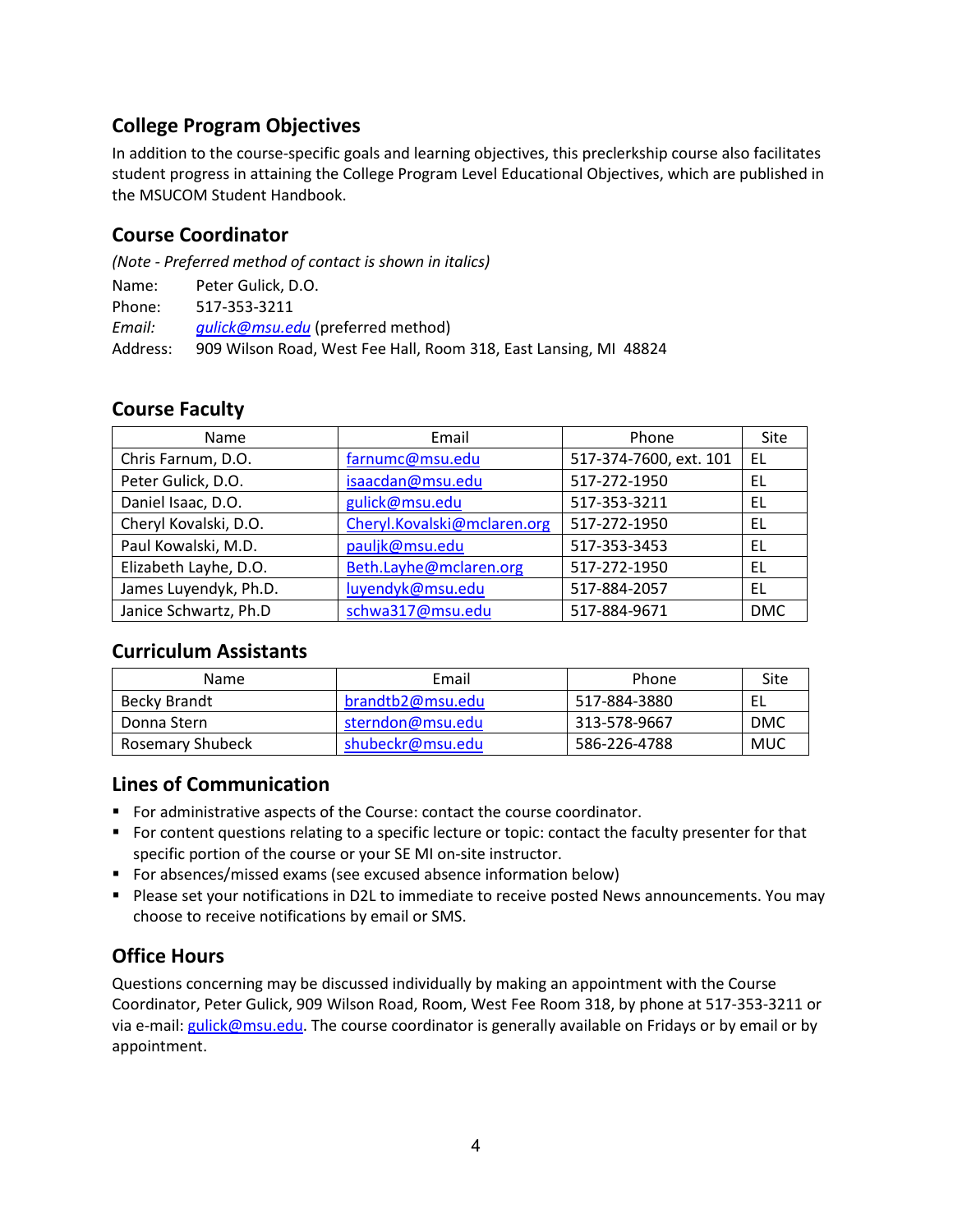## <span id="page-4-0"></span>**Course Web Site**

The URL for the Course website is: [https://d2l.msu.edu](https://d2l.msu.edu/)

#### <span id="page-4-1"></span>**Textbooks and Reference Materials**

#### **Required**

- OST 578 Course Pack
- Harrison's Principles of Internal Medicine, 20th ed., 2018. McGraw-Hill ISBN: 9781259644030 (Digital Copy: Harrison's Principles of Internal Medicine, 20<sup>th</sup> ed.)

#### **Recommended**

• Essential Haematology, 8th ed., 2019. Wiley-Blackwell ISBN 9781119495901

#### <span id="page-4-2"></span>**Course-based Academic Support**

The course faculty are here to facilitate your learning. Please feel free to contact the Course Coordinator with any personal issues you may have involving this course. Additional academic support resources can be accessed through MSUCOM Academic and Career Guidance and MSUCOM Personal Counseling.

#### <span id="page-4-3"></span>**Courses Begin and End Dates**

OST 578 Hematopoietic System begins on August 30, 2021 and ends on September 15, 2021. See addendum for detailed daily course schedule.

#### <span id="page-4-4"></span>**Exams/Assessments**

The successful achievement of learning objectives will require knowledge and skills acquired in other portions of the overall MSUCOM educational program. Students will be expected to apply concepts and vocabulary learned in other courses to problem-solving for exams/assessments in this course.

To maintain security of assessments, you may NOT post questions on the discussion board regarding exam questions or quiz questions. Kindly email your questions to the course coordinator.

| <b>Assessments</b>                    | <b>Projected Points</b> | <b>Material to be Covered</b> |
|---------------------------------------|-------------------------|-------------------------------|
| <b>Examination #1</b>                 | 84                      | Lectures 1-19                 |
| Tuesday, September 7                  |                         |                               |
| <b>Pharmacology of Anticoagulants</b> | ר                       |                               |
| iClicker Reef Quiz                    |                         |                               |
| Thursday, September 9 (Cases)         |                         |                               |
| <b>Examination #2</b>                 | 70                      | Lectures 20-33                |
| Wednesday, September 15               |                         |                               |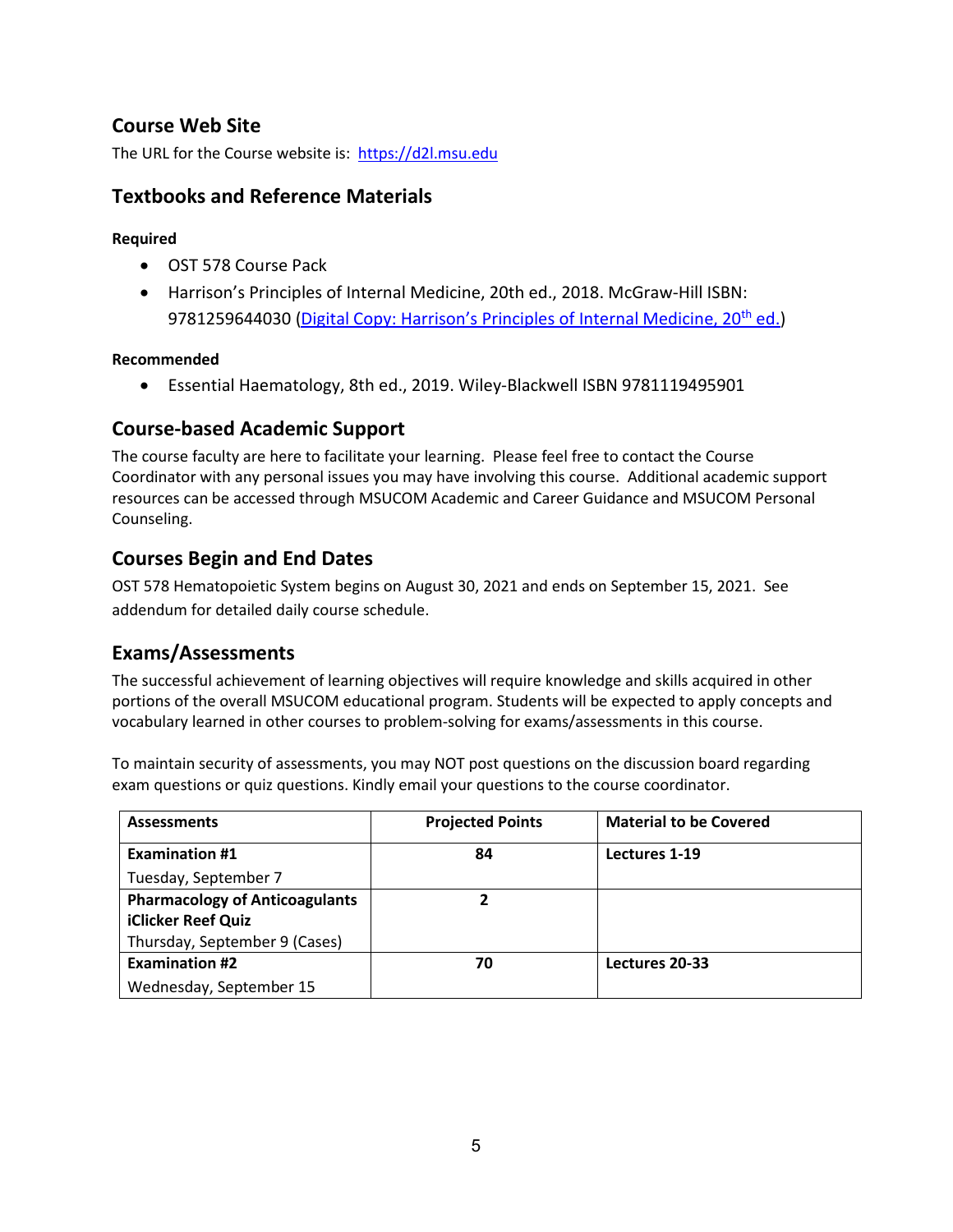## <span id="page-5-0"></span>**Course Grades**

The course faculty determine the threshold for satisfactory performance in each preclerkship course. Your course grade will be determined by the following formula:

(Exam 1 + Pharmacology of Anticoagulants Reef Quiz + Exam 2) / (total points possible) X 100% = Final Percent Score

- **P-Pass**—means that you have achieved a satisfactory level of performance and will receive credit for this course. To obtain a "P" grade for this course, you must earn a final percent scores of 70% or a final point total of 106.
- **N-No Grade**—means that you have not achieved a satisfactory level of performance and no credit will be granted for this course. If you earn a final percent score below 70% or a final point total of 106, you will receive an "N" grade.
- **Remediation**  If you receive an "N" grade and meet the criteria below, you will be eligible to attempt remediation:
	- o Earn a final percent score in the course of 60 % or greater

The remediation opportunity for this course will be by examination. Passing is 70%.

All remediation exams for semester 5 are scheduled for January 5, 2022 and January 6, 2022. Refer to the remediation policy information provided in Section 2 of this syllabus for more information.

#### <span id="page-5-1"></span>**Student Evaluation of the Course**

We want your feedback on how to improve this course.

- Informal Feedback: Feel free to approach the Course Coordinator, Peter Gulick, or any of the other course faculty with your reactions and suggestions. Ad hoc Evaluations are available for immediate feedback on course sessions and faculty. Students can access the evaluation system at: MSUCOM [Pre-clerkship Evaluation System;](https://evalue.msu.edu/) on the "Home Page, see "Initiate Ad hoc Evaluations" under "Tasks".
- Formal Evaluation: In addition to the above, we ask every student in the class to complete formal on-line course evaluation upon conclusion of the course. Student feedback provides Course Coordinators with valuable information regarding their performance, the performance of their colleagues, and the quality of the course. The information gained from these evaluations is used to continuously improve future offerings of this course. Students can access the evaluation system at: [MSUCOM Pre-clerkship Evaluation System.](https://evalue.msu.edu/)

#### **Section 2 – Policies**

Please refer to the [MSUCOM Student Handbook](https://com.msu.edu/current-students/student-handbook-course-catalog) for these and other policies.

#### <span id="page-5-2"></span>**Academic Honesty and Professionalism**

Every student is responsible for their behavior and is expected to adhere to all MSU and MSUCOM policies of academic honesty and professionalism, as outlined in the MSUCOM Student Handbook and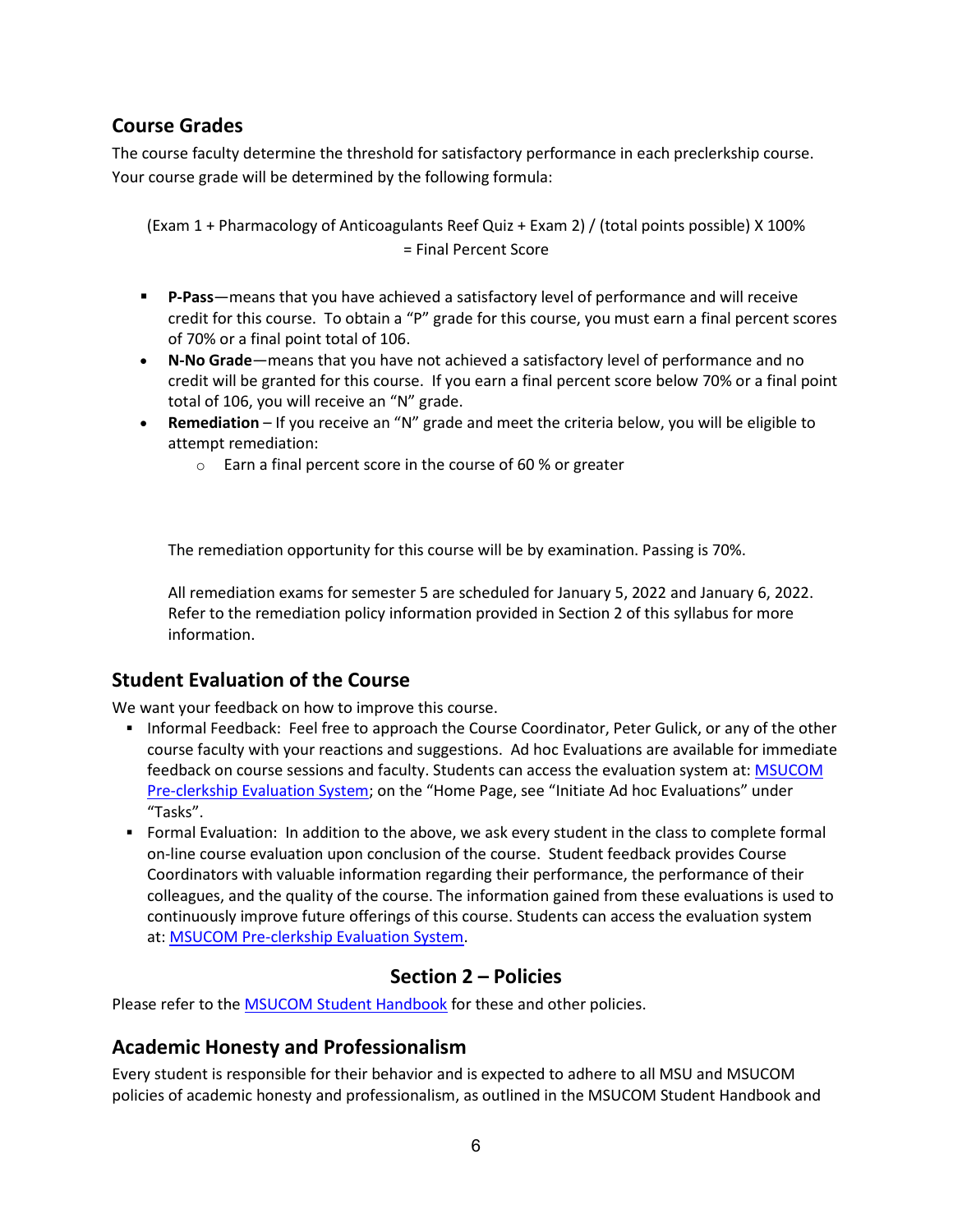the MSU Medical Student Rights and Responsibilities. These documents may be found on the MSUCOM website. Additional guidance on academic integrity may be found on the MSU Ombudsperson's website at [https://ombud.msu.edu/sites/default/files/content/Academic-Integrity-at-MSU-updated-August-](https://ombud.msu.edu/sites/default/files/content/Academic-Integrity-at-MSU-updated-August-2017.pdf)[2017.pdf](https://ombud.msu.edu/sites/default/files/content/Academic-Integrity-at-MSU-updated-August-2017.pdf)

Incidents of academic dishonesty or professional misconduct will be addressed by the faculty, administration, or staff; such action may include, but is not limited to: giving a failing grade, referring a student for judicial review, directing the student to the Associate Dean of Medical Education, evaluation by the Committee on Student Evaluation, and other actions outlined in the Medical Student Rights and Responsibilities document.

## <span id="page-6-0"></span>**Types of Class Sessions**

MSUCOM designates lectures and other class sessions by their delivery method. While additional terms may be used in a specific course, the following will provide general guidance to the type of session:

- Live or livestream lecture: broadcast at a designated time; intended to be viewed synchronously
- Online Lecture: recorded content, may be viewed asynchronously
- Webinar: more interactive session where student participation is expected
- Lab: may refer to on-site clinical skills training or online lab session; see details

## **Changes to Course Schedule or Requirements**

Due to external circumstances, the course requirements published in the course syllabus and/or course schedule may be subject to change. Timely notification Communication regarding changes will be provided to enrolled students via the course D2L site and/or email. Any changes made will consider the MSU Code of Teaching Responsibility and the MSU Medical Students Rights and Responsibilities.

## <span id="page-6-1"></span>**Mandatory and Optional Class Sessions**

All lectures and other class sessions are considered to be integral to the course, and students are expected to attend, view, or participate in each session. Some sessions are designated as "mandatory" in that attendance at the session on the scheduled date and time is required. Depending on the course, a student may earn points for attending or participating in a mandatory session or may lose points for failing to attend or participate. Availability of make-up points for missed sessions is at the discretion of the course coordinator. Optional class sessions are offered by faculty to assist students in learning or reviewing course content.

## <span id="page-6-2"></span>**Absences from Mandatory and Examinations/Assessments**

It is the responsibility of the student to know which class sessions are deemed as mandatory and comply with the MSUCOM policy regarding absences from mandatory sessions and examinations. This policy may be found in the MSUCOM Student Handbook on the MSUCOM website. Requests for an excused absence must be submitted via the [student portal.](https://studentportal.com.msu.edu/)

## <span id="page-6-3"></span>**Computer-Based Testing**

It is the responsibility of each student to know and comply with the MSUCOM policy on computer-based testing. This policy may be found in the MSUCOM Student Handbook on the MSUCOM website.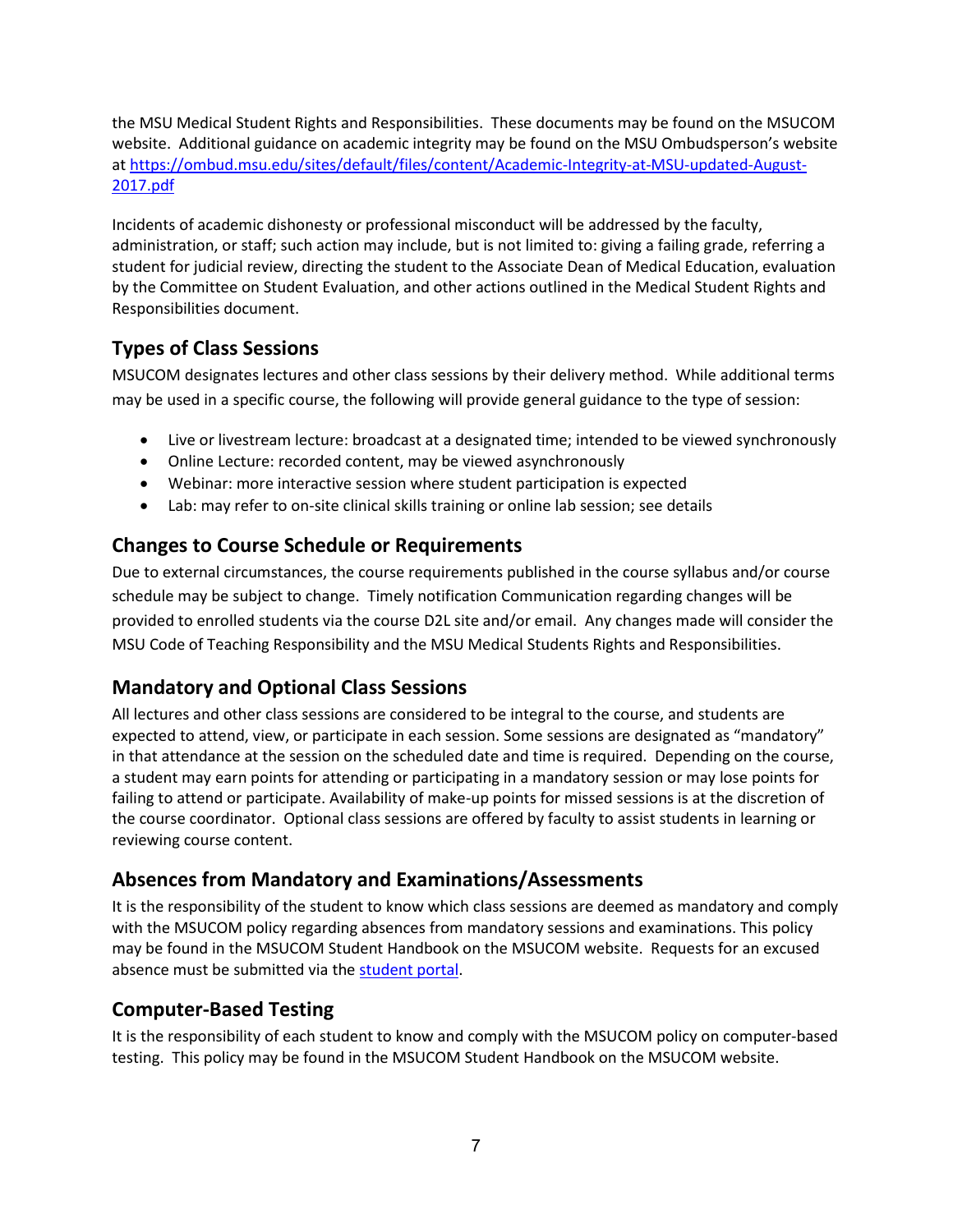Administration of quizzes, examinations, and other assessments may be self-proctored, virtual proctored, or classroom proctored. Regardless of the proctoring method, you are expected to take the exam in a quiet, private setting. Just like in a proctored exam, you are not to access notes, textbooks, references, your phone, or other materials, and you are not to interact with fellow students or others. Remember that integrity is defined as what you do when no one is looking.

You are also expected to not record, photograph, take screen shots, make notes of, or otherwise attempt to make a copy of any exam item for any purpose, including your personal use. A student who is discovered to have cheated or breached exam security will be subject to formal disciplinary action, up to and including dismissal from MSUCOM.

If you have concerns or evidence of an exam security breach on this or any exam, you may report that to an MSUCOM administrator or through the online concern form.

## <span id="page-7-0"></span>**Medical Student Rights and Responsibilities**

If problems arise between instructor and student, both should attempt to resolve them by informal, direct discussions. If the problems remain unsolved, the Associate Dean for Medical Education and/or the MSU Ombudsperson may be consulted. The MSU Medical Student Rights and Responsibilities (MSRR) document defines processes for additional steps, including submission of a formal grievance. The MSSR may be found in the MSUCOM Student Handbook and online at splife.studentlife.msu.edu.

## **Reef Polling (iClicker Cloud) Policy**

It is your responsibility to know and comply with the Reef Polling (iClicker Cloud) Policy. This policy may be found in the MSUCOM Student Handbook. If you forget your device or if it does not work, for whatever reason, no make-up experiences will be provided, and no points will be given.

If Reef Polling is used to take attendance for an on-campus event, you will be expected to arrive to the physical location on time and to stay for the duration of the assigned activity. If Reef Polling is used to take attendance for an online event, you will be expected to start the session at the scheduled time and participate for the duration of the assigned activity.

As a matter of professionalism, please note that under no circumstances should you provide access to your iClicker Reef account to another student by sharing your device and/or account login, nor should you accept another student's device or login credentials to access Reef Polling on their behalf. Answering questions or checking in for attendance on behalf of another student by using their device or account is considered to be academic dishonesty and may result in disciplinary action up to and including dismissal from the college.

## <span id="page-7-1"></span>**Remediation**

The MSUCOM Policy for Retention, Promotion and Graduation requires successful completion of each required course to progress in the curriculum. If you receive an "N" grade in a course, that grade will be recorded on your official transcript; you must meet the course requirement by successfully remediating or repeating the course.

Eligibility to attempt remediation of the course is determined by criteria described in the "Course Grades" section of the syllabus. If you are not eligible to attempt remediation, or if you fail the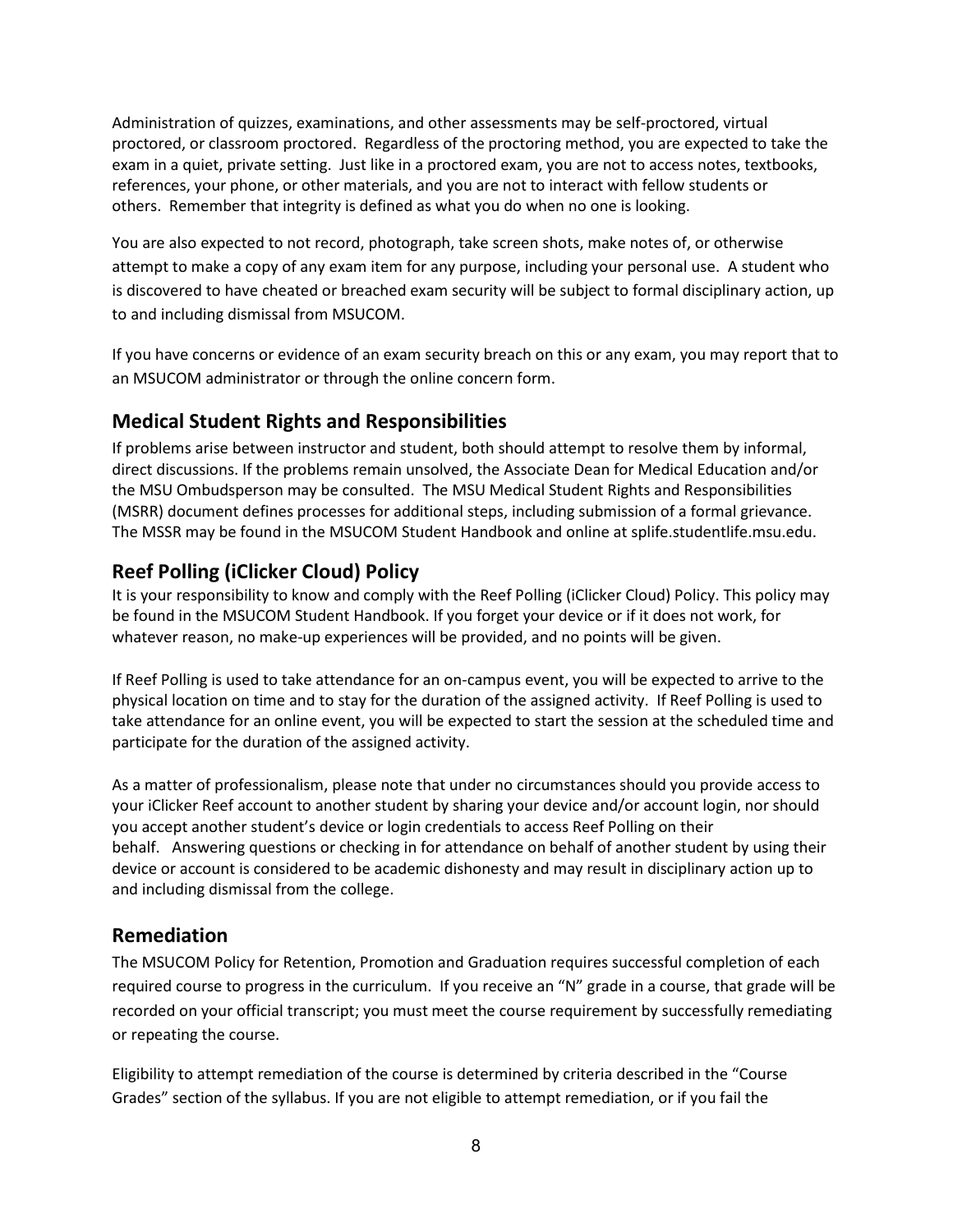remediation, you must retake the course, provided you are eligible to continue in the program as determined by the Committee on Student Evaluation.

## <span id="page-8-0"></span>**Student Safety and Well-being**

The MSUCOM website and Student Handbook provide information on student safety, campus security, access to medical care and counseling services, and to policies on injuries and exposures. If you have an injury or acute illness on campus, an incident report should be completed. The form is available on the MSUCOM intranet or from Academic Programs.

## <span id="page-8-1"></span>**Academic Support Resources at MSUCOM**

As a way to acclimate you to the curriculum at MSUCOM, we have created a program called On Target: <https://michiganstate.sharepoint.com/sites/OnTargetforAcademicSuccess>

On this site you will find semester roadmaps which gives a general overview of each semester, tools needed to be successful in the curriculum and targeted resources for your unique learning situation. In each semester's road map, you will also find course expectations, tips for success, potential trouble spots, longitudinal course integration, and specific course study guides.

## <span id="page-8-2"></span>**Requests for Accommodations**

Michigan State University is committed to providing equal opportunity for participation in all programs, services and activities. Requests for accommodations by persons with disabilities may be made by contacting the Resource Center for Persons with Disabilities (RCPD) at 517-884-7273 or online at rcpd.msu.edu. Once eligibility for an accommodation has been determined, you may be issued a Verified Individualized Services and Accommodation (VISA) form. Each VISA includes an expiration date; to request an accommodation, you must have an active VISA. You may work with RCPD to renew a VISA.

During the preclerkship curriculum, the college will help to coordinate accommodations for additional testing time. Provide your VISA to Nancy Thoma, [thoman@msu.edu,](mailto:thoman@msu.edu) A333 East Fee Hall at the start of the term and/or at least two weeks prior to the assessment event (test, project, labs, etc.). Requests for accommodations received with less notice will be honored whenever possible. You may choose whether or not you wish to use accommodations for a particular event. For other accommodations, you may also review your VISA with the course coordinator and curriculum assistant assigned to that course.

## <span id="page-8-3"></span>**Title IX Notifications**

Michigan State University is committed to fostering a culture of caring and respect that is free of relationship violence and sexual misconduct, and to ensuring that all affected individuals have access to services. For information on reporting options, confidential advocacy and support resources, university policies and procedures, or how to make a difference on campus, visit the Title IX website at titleix.msu.edu.

Limits to confidentiality. Essays, journals, and other materials submitted for this class are generally considered confidential pursuant to the University's student record policies. However, you should be aware that University employees, including instructors, may not be able to maintain confidentiality